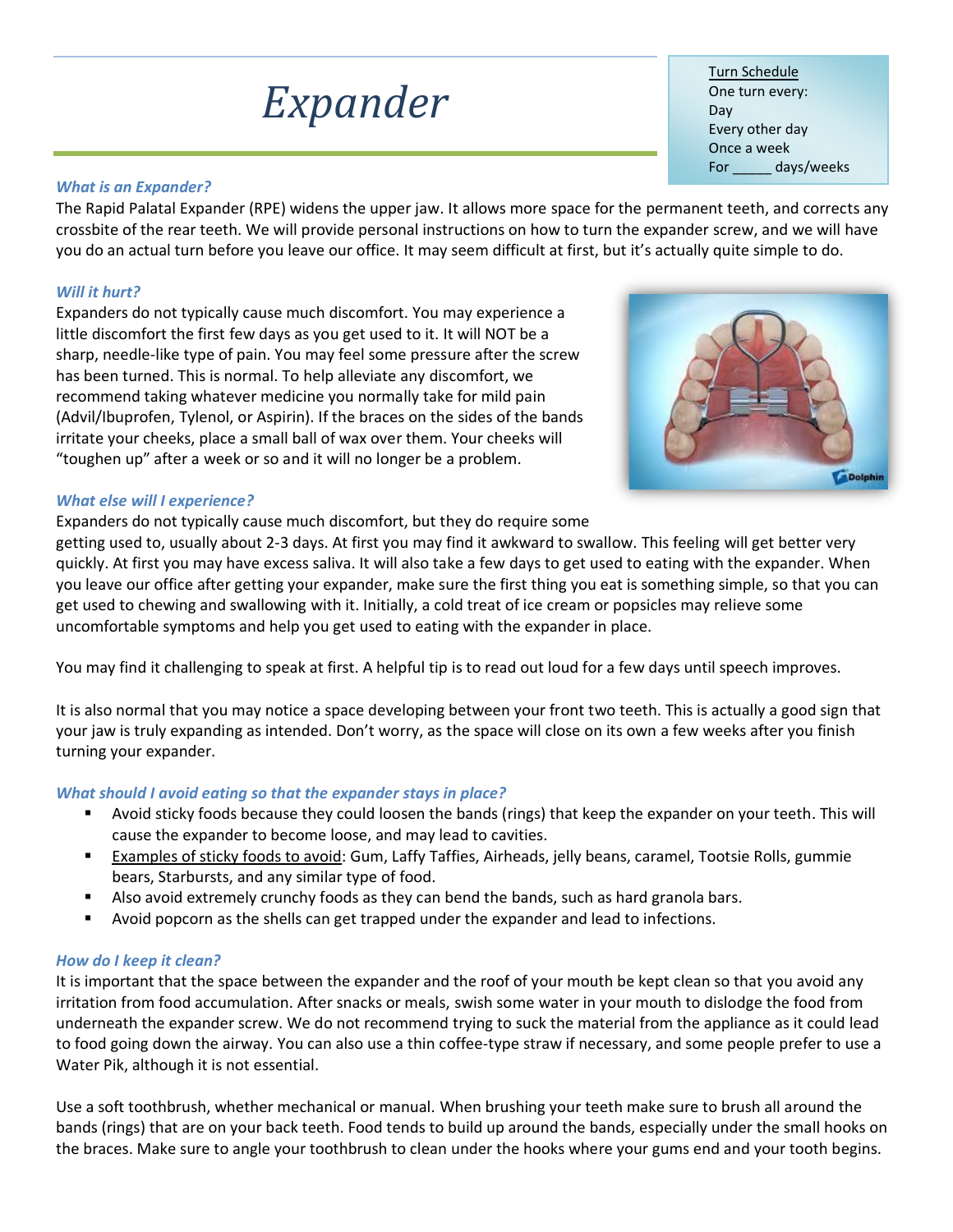Not brushing well can leave lots of food stuck around the bands. This can cause your gums to become swollen and red (gingivitis). It can also cause permanent white spots on your teeth, and these white spot can turn into cavities. Proper brushing will prevent this.

## *How to turn the expander:*

We will show you at the office how to turn the screw. We will also have you or your parent do the first turn with us observing and coaching. It's really not difficult at all once you get used to it. Below is a summary of how to turn the screw. If you are still uncertain, there are many videos on YouTube that provide visual instructions. Just search for "Orthodontic Expander." An excellent one is **http://www.youtube.com/watch?v=ifzSh56yscA**

The appliance is activated in the following manner:

- 1. The person who will be turning the expander screw, usually a parent, should be seated on a flat surface, such as a carpeted floor or a bed, with his or her back supported by the base of a couch or wall. The patient should lay down with his or her head on the parent's lap, with his or her face tipped up and back towards the parent. You may find it helpful to use a flashlight. If you have glasses make sure to use them.
- 2. The appliance is activated by inserting the blue handled key into the hole at the center of the appliance. Position the metal prong of the key sticking out straight. When the key prong lines up well with the hole, the key should easily slide in to the hole of the screw. Slide it into the hole of the screw and make sure it goes in all the way.
- 3. Your goal is one complete turn per session. Slowly swivel the key downward and back towards the throat. Do a single turn until it won't move any further back. The metal prong of the key will now be on a tight angle relative to the blue handle. The next hole of the expansion screw should also become visible.
- 4. You have now completed the turn. Remove the key from the appliance by sliding it downward and back towards the throat, making sure not to undo any of the turn you just made. You should still see the next hole in the screw and the metal prong from the key should be on the same tight angle as it was when you finished the turn. If it is straight or only on a slight angle, or if you can't see the next hole in its entirety, you most likely undid part of the turn. To correct this, angle the metal key prong relative to the blue handle, and find the hole in the screw closer to the throat, and finish off the previous turn once again. It is very important not to backtrack on the screw often as it will strip the threads of the screw and no longer work properly.





Key prong straight forward Line up with hole towards front Insert prong fully into hole







Turn down and back a full turn **Remove key without undoing turn**